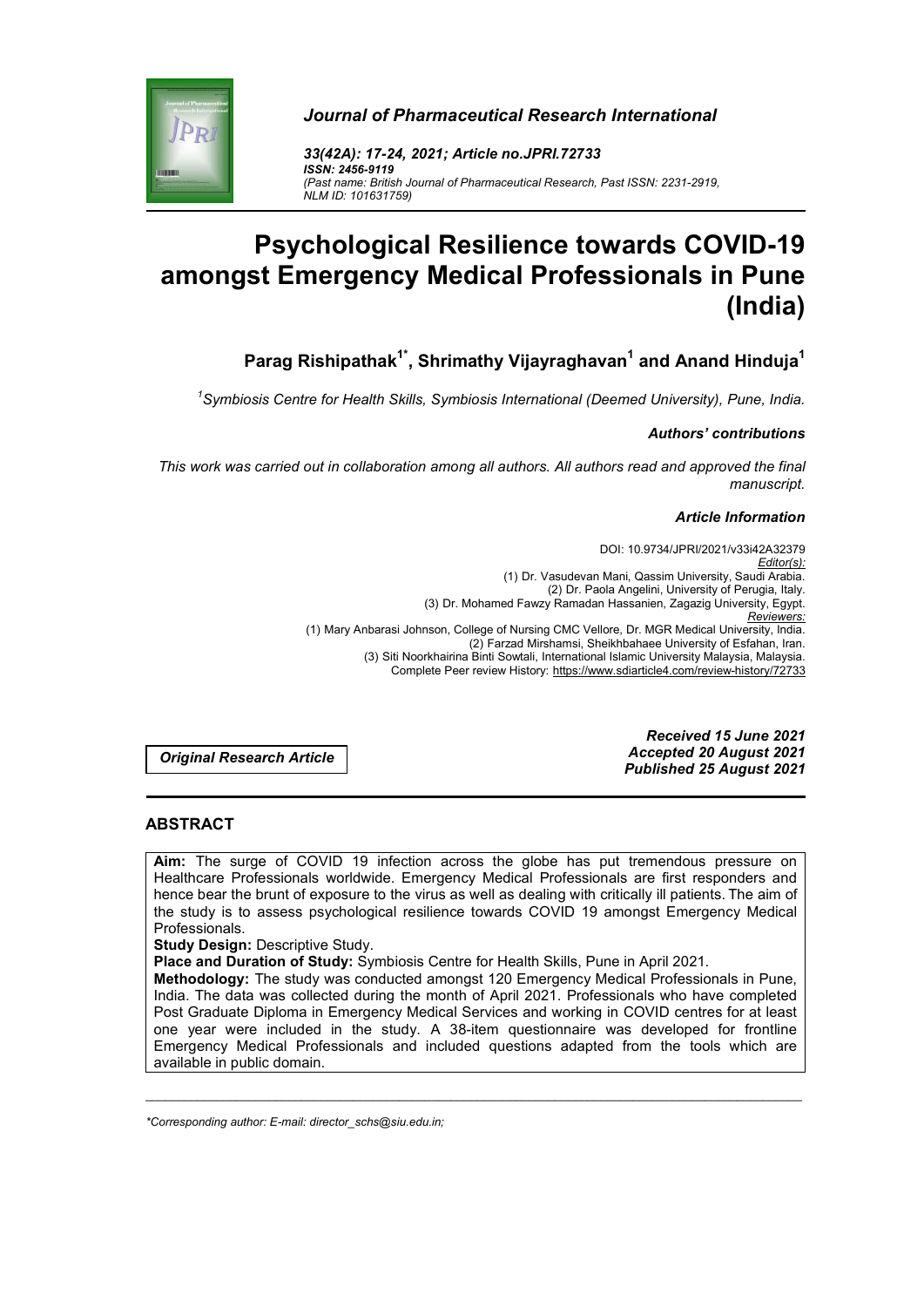**Results and Discussion:** Working in a stressful environment along with continuous fear of selfexposure and risk of transmission to family members affects the efficacy and productivity of Emergency Medical Services Professionals. Debriefing, training for effective 'breaking bad news' stress management workshops and counselling sessions should be integrated into their work routine to enhance their psychological capacity.

**Conclusion:** The findings indicate that even after a year of serving COVID 19 patients, Emergency Medical Professionals demonstrate a high degree of resilience. Yet there are areas requiring improvement which need to be focussed upon immediately in the interest of the mental well-being of Emergency Medical Professionals.

### **1. INTRODUCTION**

The entire world is battling with COVID- 19 infection at different levels, and it has claimed innumerable lives in its wake. This is an unusual and overwhelming period for everyone, further compounded by the uncertainty associated with the spread and impact of the infection.

The surge of COVID 19 infection across the globe has put tremendous pressure on Healthcare Professionals worldwide. Healthcare Professionals are accustomed to working in highpressure environments. They possess significant emotional resilience to deal with different kinds of<br>emergencies at workplace. Nevertheless. at workplace. COVID-19 has presented Healthcare Professionals with a unique set of challenges. The stress of caring for patients is amplified manifold in the setting of a virus with humanhuman transmission and no specific lifesaving treatment available till date. Healthcare Professionals have been battling the pandemic for more than a year now and continuous influx of ill patients along with extremely limited resources add to the stress of the healthcare Professionals [1].

Healthcare Professionals are constantly placing themselves at considerable risk while frequently getting exposed to the illness too. Furthermore, death of patients afflicted by the virus adds to the mental trauma. Balancing their own families amidst fulfilling their professional duties is another contributing factor for triggering mental stress. Continuous exposure to such life and death situations and putting oneself at risk creates a sense of fear and unease in the minds of healthcare [2,3,4,5].

In the last few decades Healthcare Professionals have faced, psychological disorders like Depression, anxiety and posttraumatic stress during the SARS and Ebola virus pandemics [6].

Healthcare Professionals are left with no choice in face of the pandemic, and they are expected to respond with agility irrespective of their mental state. This requires psychological resilience, defined as the ability of the individual to withstand hardship and adapt themselves to changes caused by negative and stressful events in a flexible way and resume their normal lives albeit the stressful event [7,8]. As a natural response to an emergency, Smith et al. [9] in a study in 2020 pointed out that psychological resilience in particular rises during the pandemic.

The American Psychological Association in 2020 [10], stated that it is imperative to promote<br>psychological resilience of Healthcare psychological Professionals during the pandemic. It depends on depends on the environmental interaction such as family, community and society. Hence it should be approached with an ecological perspective including both individual factors and environmental factors [11].

It is paramount to preserve the emotional and mental wellbeing of healthcare Professionals. Cullen et al. [12] in a study in 2020 pointed out that of the Healthcare Professionals particularly those working in public health, primary care, emergency service and intensive care are at the greatest risk of developing psychological symptoms.

Emergency Medical Professionals are first responders and hence bear the brunt of exposure to the virus as well as dealing with critically ill patients [13]. To deal with the difficult situation effectively, Emergency Medical Professionals would require a high degree of psychological resilience [1,14].

*Keywords: Emergency medical professionals; psychological resilience; COVID 19 pandemic; anxiety; stress; mental wellbeing.*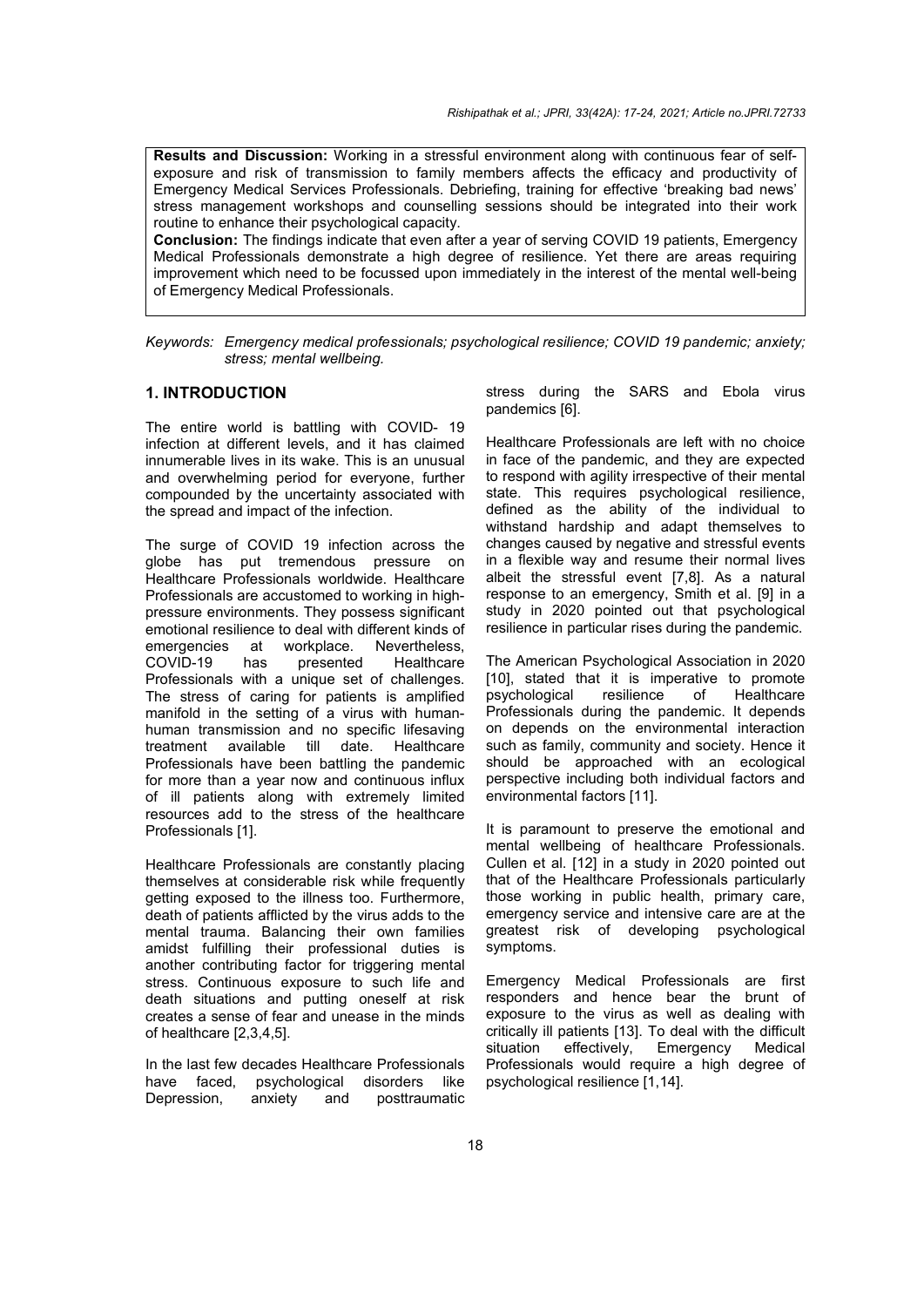A study conducted by Bozag et al. [15] concluded that doctors tend to have lower psychological resilience.

The present study aims to assess the baseline psychological resilience amongst Emergency Medical Professionals actively working in the care of COVID 19 patients for more than a year.

#### **2. MATERIALS AND METHODS**

The study was conducted amongst 120 Emergency Medical Professionals in Pune, India. The data was collected during the month of April 2021. Professionals who are pursuing or have completed Post Graduate Diploma in Emergency Medical Services (PGDEMS) and working in COVID centres for at least one year were included in the study.

A 38 item questionnaire was developed for frontline Emergency Medical Professionals which included questions form Patient Healthcare Questionnaire [16] (9 items), General Anxiety Disorder Scale [17] (7 items), Brief Resilience Scale [18] (6 items), Index of Interprofessional Team Collaboration [19] (7 items), Medical Outcome Social Support Study Scale [20] (3 items) and Gratitude Questionnaire [21] (6 items). All the questions are adapted from the tools which are available in public domain.

The Patient Healthcare Questionnaire and General Anxiety Disorder Scale, both have good reliability of Cronbach's alpha of 0.799 and 0.89 respectively. The 16 items from these questionnaires focus on anxiety due to exposure to COVID 19 and subsequent risk involved. Brief Resilience Scale having Cronbach's alpha value 0.71 includes questions regarding accepting and coping with the COVID situation. Index of<br>Interprofessional Team Collaboration with Interprofessional Team Collaboration with Cronbach's alpha 0.91 assesses work pride and meaning, feeling valued and supported. Medical Outcome Social Support Study Scale and Gratitude Questionnaire having a reliability of Cronbach's alpha of 0.97 and 0.70 respectively, emphasised on positive emotions, perceived social support, protective psychosocial characteristics.

The Questionnaire was administered to the respondents through online mode after obtaining informed consent. Participation in the study was voluntary. Responding to all questions was mandatory. The respondents were given two days to complete the questionnaire. Any queries

pertaining to questionnaire were clarified during data collection by the researchers.

All the 120 respondents reverted with the completely filled questionnaire. The data was tabulated and statistically analysed with the help SPSS version 23.

#### **3. RESULTS AND DISCUSSION**

Table 1. shows the demographic characteristics of the respondents.

The COVID 19 pandemic spread in a noticeably short span of time and caught everyone unaware [22]. This situation has been extremely overwhelming for everyone in general and Healthcare Professionals in particular. Healthcare Professionals have been subjected to an immense amount of physical and psychological stress for a prolonged period of time [23].

As shown in Fig. 1., Nearly half of the respondents complained of the dearth of personal protective equipment and COVID 19 testing kits. Majority of the respondents expressed a sense of dilemma between the desire to help patients and the risk to their family and loved ones.

Many of the respondents have been redeployed to the COVID 19 unit due to staff shortage. Lack of professional exposure to their own area of specialization for such a long duration of time has augmented their stress and anxiety. The paucity of sufficient good quality PPE kits and COVID 19 testing kits further adds to the anxiety and fear of facing this highly infectious virus daily.

Majority of the respondents have encountered COVID 19 at both professional and personal levels. The respondents felt that continuous exposure to the tragedy unfolding at their workplaces and the inability to help critical patients contribute to the mental stress borne by them.

Despite having faced the virus themselves or seen their near and dear ones facing the virus, yet majority of the respondents were torn between their desire to help patients and their duty towards loved ones. This indicates the degree of psychological stress faced by Emergency Medical Professionals during the last year.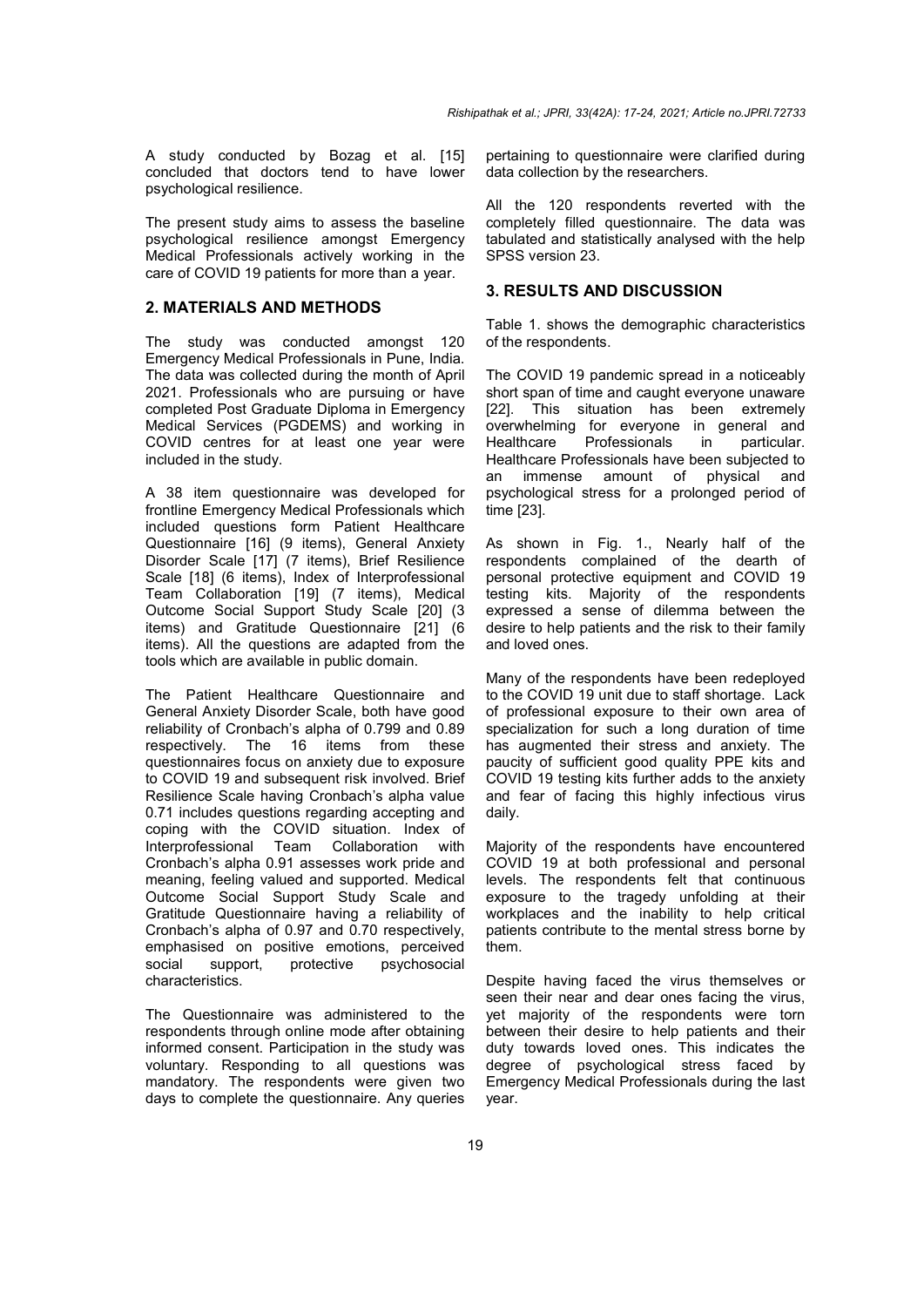| Sr.No          | <b>Demographics</b>                                 |
|----------------|-----------------------------------------------------|
| $\mathbf{1}$ . | Age Group:                                          |
|                | $21-25$ : 70 (59%)                                  |
|                | $26-30:41(34%)$                                     |
|                | >30:9(7%)                                           |
| 2.             | Gender:                                             |
|                | Male- 39 (32%)                                      |
|                | Female- 81(68%)                                     |
| 3.             | <b>Work Experience:</b>                             |
|                | 0- 5 years - 110 $(92%)$                            |
|                | >5 years- 10 (8%)                                   |
| 4.             | <b>Educational Qualification</b>                    |
|                | BHMS with PGDEMS - 64 (53%)                         |
|                | BAMS with PGDEMS - 35 (29%)                         |
|                | BUMS with PGDEMS - 21 (18%)                         |
| 5.             | Number of Hours worked in COVID care/week           |
|                | 24 to 48 - 62 (52%)                                 |
|                | 49 to 72 - 36 (30%)                                 |
|                | >72-22 (18%)                                        |
| 6.             | Number of COVID Patients assessed/treated till date |
|                | $1-50:60(50\%)$                                     |
|                | 51-100: 15 (12%)                                    |
|                | >100: 45 (38%)                                      |





**Fig. 1. Items related to prevalence of COVID 19 factors**

As seen in Fig. 2. 87% of the respondents expressed confidence that they accepted the situation and were adequately prepared to perform their professional duties effectively.

The respondents expressed confidence in their training adequacy and delegation of duties. This finding is highly encouraging as it reflects the robust preparedness and coping of the first line

healthcare cadre in spite of their minimal work experience.

As seen in Fig. 3, half of the respondents reported a high degree of camaraderie amongst team members and support from hospital leadership. Majority respondents felt valued for their service amongst team members and hospital leadership.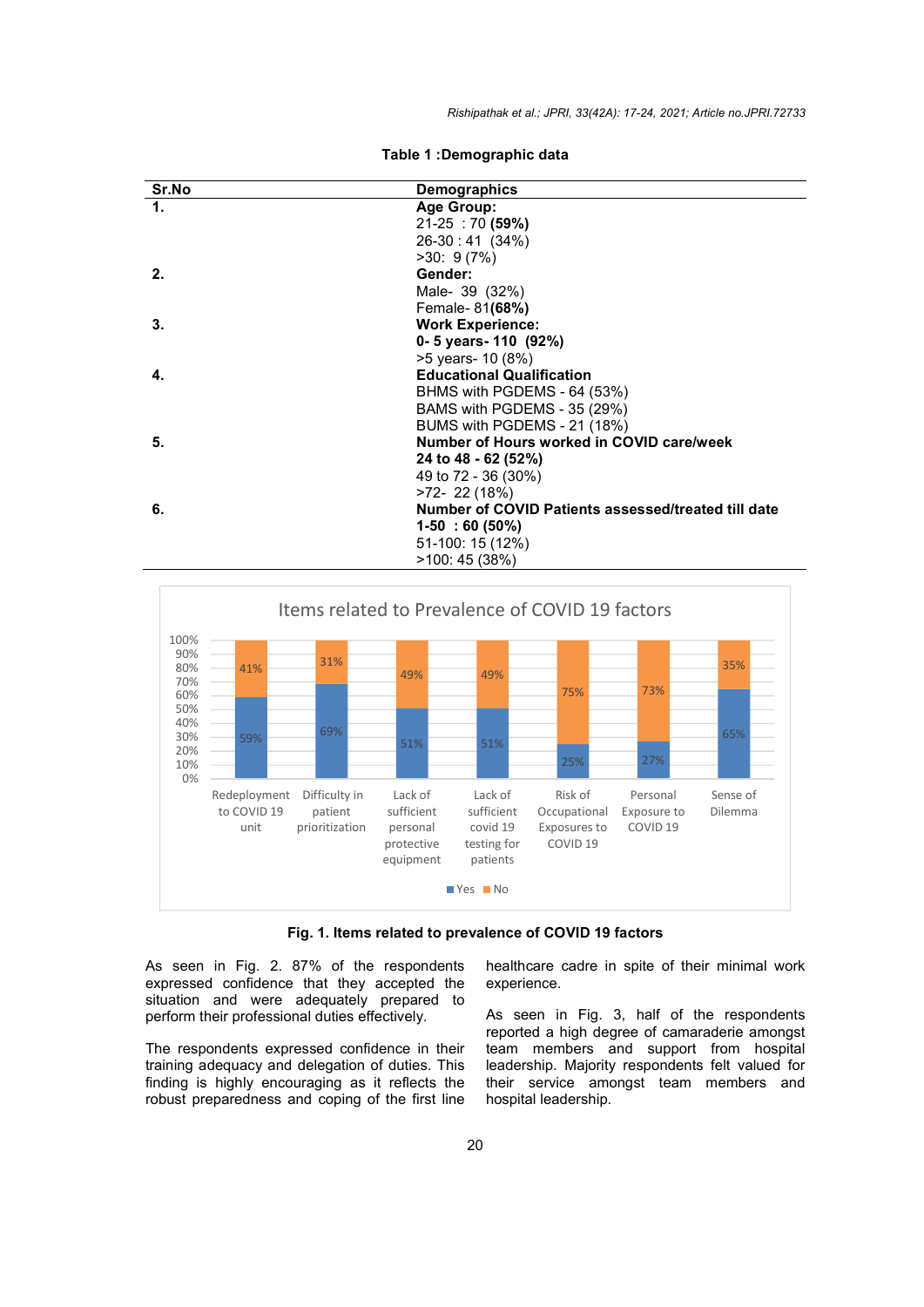*Rishipathak et al.; JPRI, 33(42A): 17-24, 2021; Article no.JPRI.72733*



**Fig. 2. Self coping**



**Fig. 3. Current level of camaredie & feeling valued amongst team members and hospital leadership**

The respondents exuded a high degree of satisfaction with respect to hospital leadership and team performance. COVID 19 management requires close coordination amongst doctors, nurses, laboratory, and support staff. Positive team dynamics contributes to the development of healthy psychological resilience [24].

As seen in Fig. 4, only half of the respondents claimed to possess social support most or all the time during the pandemic.

The items pertaining to the Medical Outcome Social Support Study Scale support exposed the vulnerability of Emergency Medical Professionals in terms of social support required during these difficult times. Emotional support especially during period of illness plays a crucial role in the healing of the individual [25]. Some respondents rued the absence of adequate social support in these challenging times. This requires immediate core correction.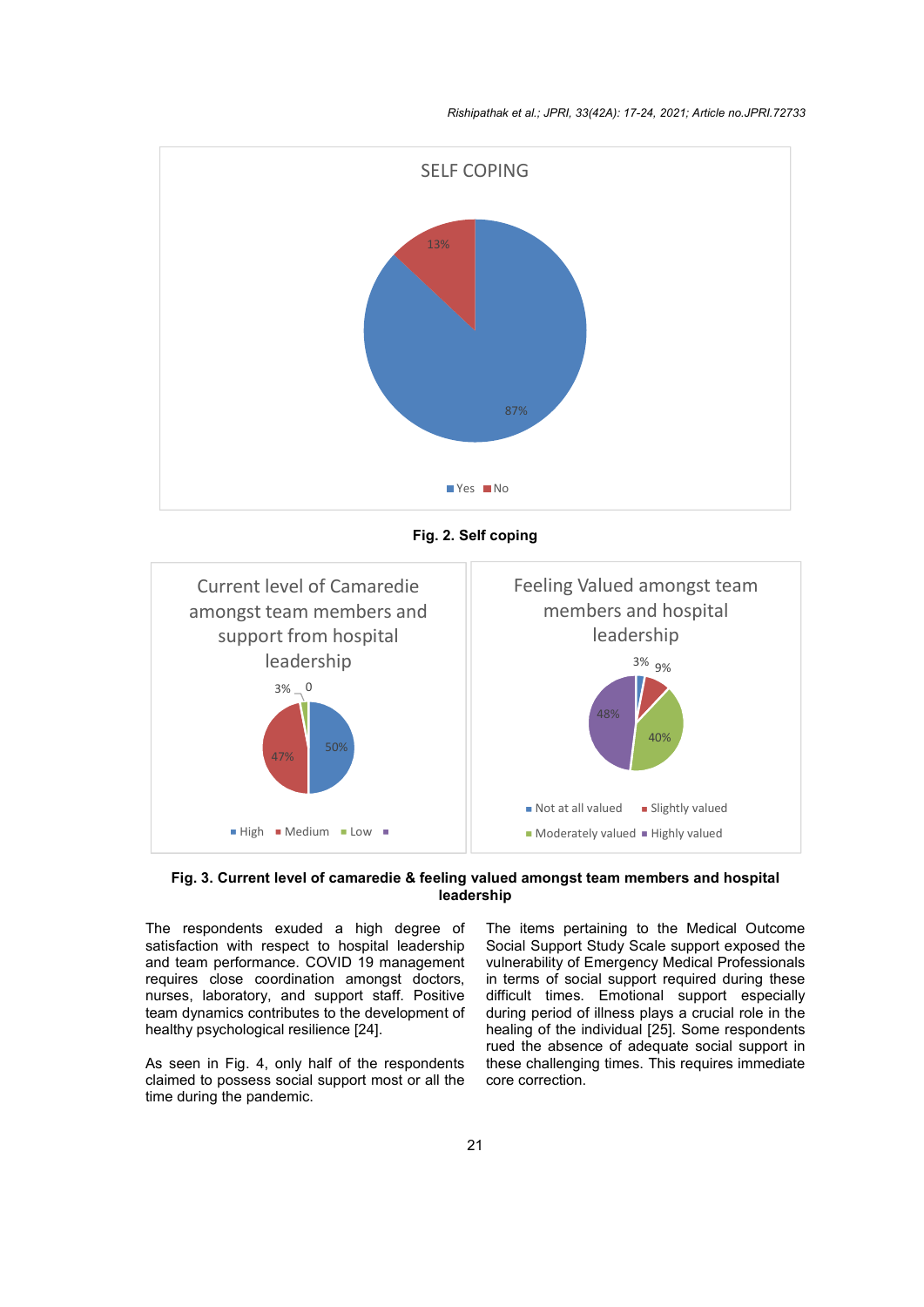

**Fig. 4. Percieved social support**



**Fig. 5. Socially oriented coping characteristics**

As seen in Fig. 5., majority of the respondents expressed a sense of gratitude and were open to new professional challenges while embracing the uncertainty surrounding the pandemic.

Interestingly, the respondents found these difficult times as a steppingstone to success. This sense of gratitude and attitude of taking

everything in stride contributes to a higher psychological resilience and is welcome.

Working in a stressful environment along with continuous fear of self-exposure and risk of transmission to family members affects the efficacy and productivity of Emergency Medical Professionals. Emergency Medical Professionals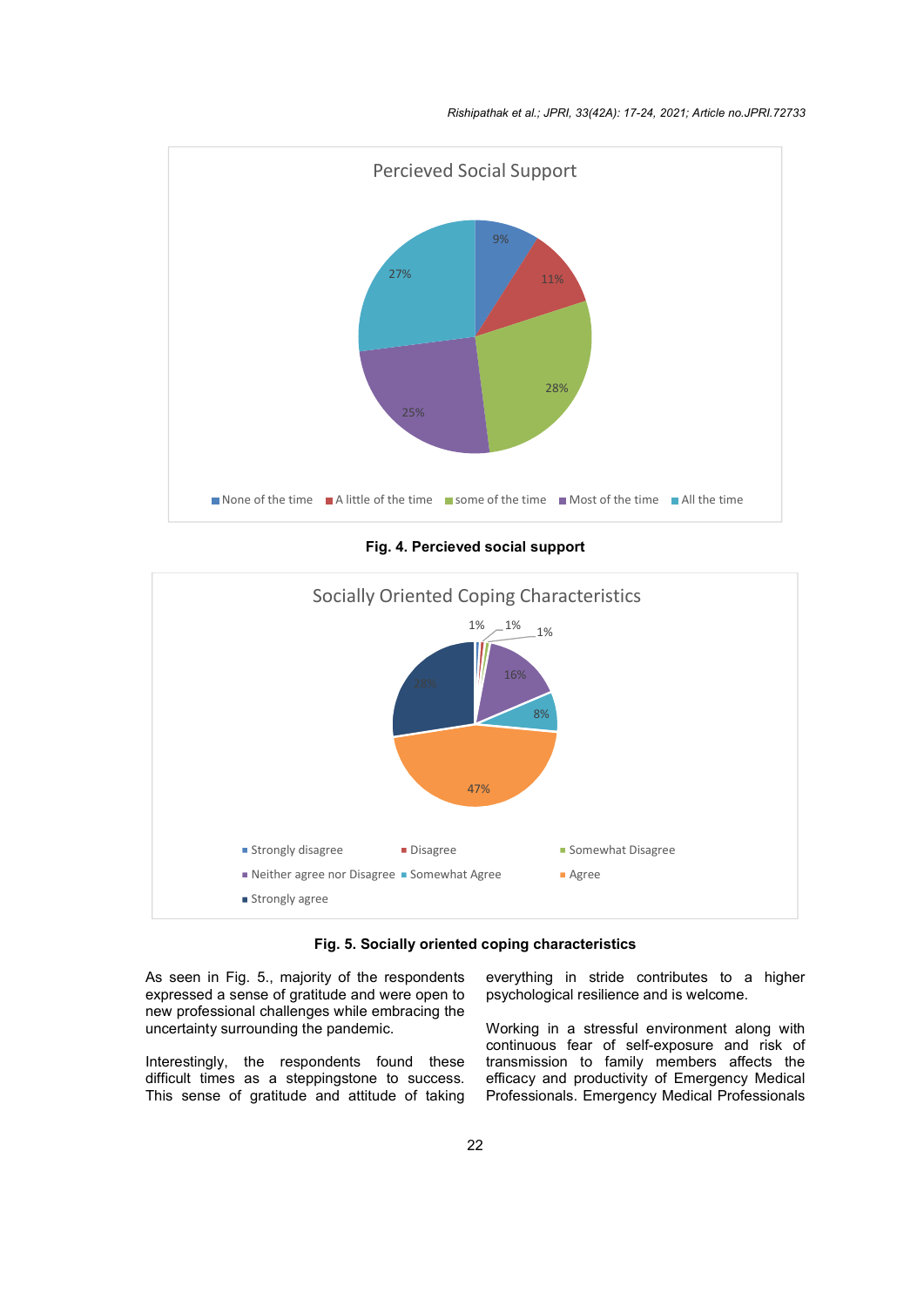are important pillars in the healthcare delivery system during the COVID 19 pandemic and hence it is imperative that they be provided with tools to boost their psychological resilience. Debriefing, training for effective 'breaking bad news', stress management workshops, team building exercises and counselling sessions should be integrated into their work routine to enhance their psychological capacity. Provision of safe working environment, adequate good quality protective gear and testing kits should be made mandatory in all COVID 19 care institutions.

# **4. CONCLUSION**

The study was aimed at assessing the degree of psychological resilience amongst Emergency Medical Professionals. The findings indicate that even after a year of serving COVID 19 patients, Emergency Medical Professionals demonstrate a high degree of resilience. Yet there are areas requiring improvement which need to be focused upon immediately in the interest of the mental wellbeing of Emergency Medical Professionals. The study is limited by its small sample size and further study with larger sample size can help develop greater perspective.

#### **CONSENT**

As per International Standard or university standard, respondents' written consent has been collected and preserved by the author(s).

#### **ETHICAL APPROVAL**

The ethical clearance has been obtained from Independent Ethics Committee, SIU.

# **COMPETING INTERESTS**

Authors have declared that no competing interests exist.

# **REFERENCES**

- 1. Santarone K, Mckenney M, Elkbuli A. Preserving mental health and resilience in frontline Healthcare Professionals during COVID-19. The American Journal of Emergency Medicine. 2020;38(7):1530– 1531.
- 2. Sheraton M, Deo N, Dutt T. Psychological effects of the COVID 19 pandemic on

Healthcare Professionals globally: A systematic review. Psychiatry Res. 2020; 292(0):113360.

- 3. Senni M. COVID-19 experience in Bergamo, Italy. Eur Heart J. 2020;0(0):1-2.
- 4. Jun J, Tucker S, Melynk BM. Clinician mental health and well-being during global healthcare crises: Evidence learned from<br>prior epidemics for COVID-19 epidemics for COVID-19<br>
2. Worldviews Evid Based pandemic. Worldviews Evid Nursing. 2020;17(3):182-184.
- 5. Huang J, Liu F, Teng Z, Cheng J, Zhao J. Care for the psychological status of frontline medical staff fighting against COVID-19. Clin Infect Dis. 2020;3(0):335.
- 6. Dong L, Boeuy J. Public mental health crisis during COVID-19 pandemic,<br>China Emerging buffectious China. Emerging Diseases. 2020;26(7):1616-1618.
- 7. Jackson D, Firtko A, Edenborough M. Personal resilience as a strategy for surviving and thriving in the face of workplace adversity: A literature review. Journal of Advanced Nursing. 2007;60(1):1–9.
- 8. Tugade MM, Fredrickson BL. Resilient individuals use positive emotions to bounce back from negative emotional experiences. Journal of Personality and Social Psychology. 2004;86(2):320– 333.
- 9. Smith GD, Ng F, Li WHC. COVID-19: Emerging compassion, courage and resilience in the face of misinformation and adversity. Journal of Clinical Nursing. 2020;29(9-10):1425–1428.
- 10. Weir K. American Psychological Association. [Online]. Available:https://www.apa.org/news/apa/20 20/COVID-19-research-findings [Accessed 22 May 2021].
- 11. Fergus S, Zimmerman MA. Adolescent resilience: A framework for understanding healthy development in the face of risk. Annual Review of Public Health. 2005;26(1)399–419.
- 12. Cullen W, Gulati G, Kelly B. D. Mental health in the COVID-19 pandemic. QJM: An International Journal of Medicine. 2020; 113(5):311–314.
- 13. Greenberg N, Docherty M, Gnanapragasam S, Wessely S. Managing mental health challenges faced by Healthcare Professionals during COVID-19 pandemic. BMJ. 2020;368:1–4.
- 14. Maunder, Lancee W, Balderson K, Bennett, Borgundvaag B, Evans S,